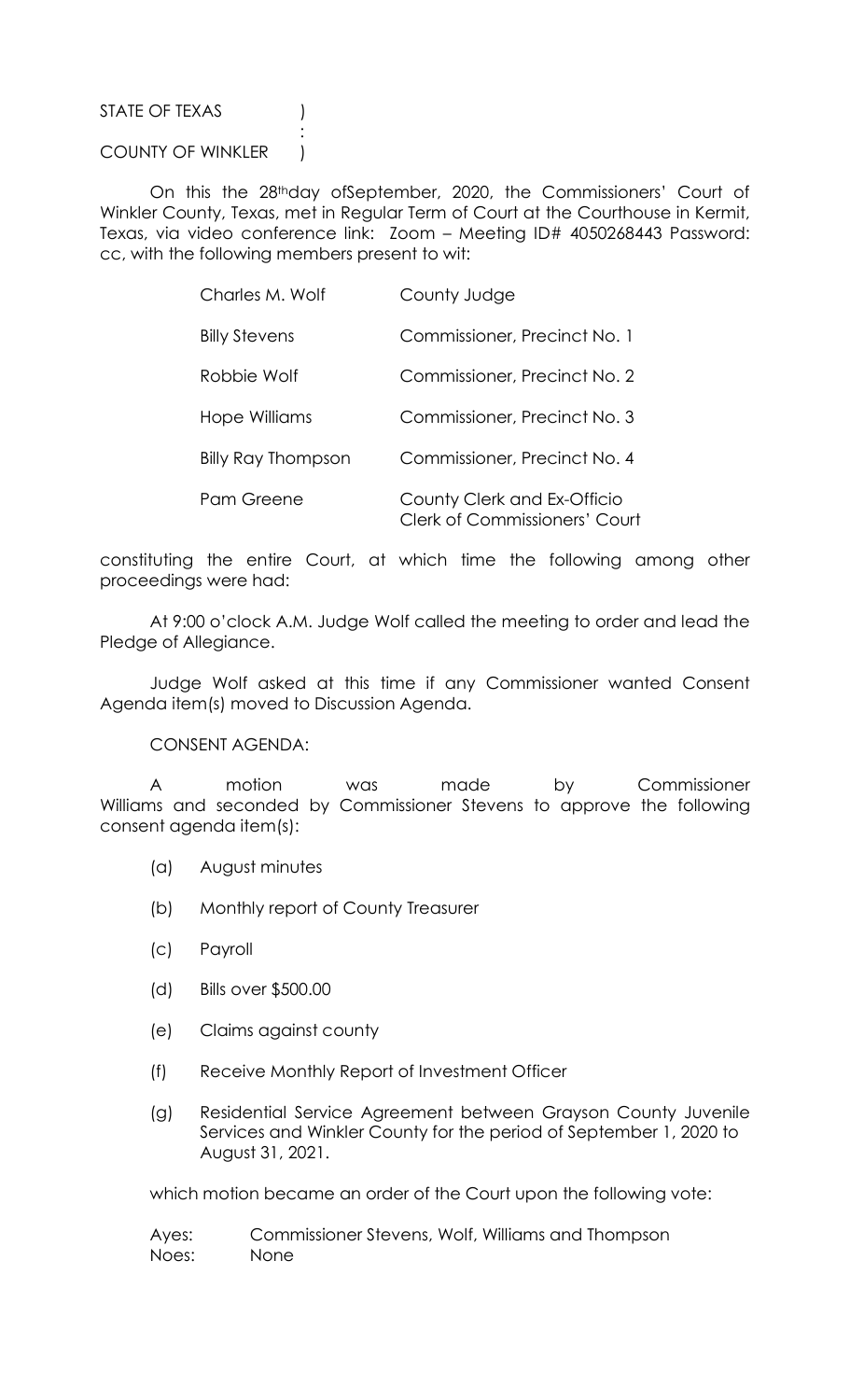No bids received for golf cart spaces at Winkler County Golf Course.

09-28-2020

 Amotion was made by Commissioner Williams and seconded by Commissioner Stevenstoapprove the tax roll audit given to the court by Bill Patton of Robison Johnston & Patton, LLP; which motion became an order of the Court upon the following vote:

Ayes: Commissioners Stevens, Wolf, Williams and Thompson Noes: None

 A motion was made by Commissioner Stevensand seconded by Commissioner Williamsto continue burn ban after recommendations made to the Court from Winkler County Fire Marshall, Kermit Volunteer Fire Department and Wink Volunteer Fire Department; which motion became an order of the Court upon the following vote:

Ayes: Commissioners Stevens, Wolf, Williams and Thompson Noes: None

 A motion was made by Commissioner Stevens and seconded by CommissionerWilliams to approve proclamation designating week of October 4- 10, 2020 as National 4-H Week in Winkler County;which motion became an order of the Court upon the following vote:

Ayes: Commissioners Stevens, Wolf, Williams and Thompson Noes: None

 A motion was made by Commissioner Williams and seconded by Commissioner Stevens to approve Wink-Loving Independent School District to using Winkler County baseball fieldsfor the spring of 2021 and spring of 2022; which motion became an order of the Court upon the following vote:

Ayes: Commissioners Stevens, Wolf, Williams and Thompson Noes: None

 A motion was made by Commissioner Stevens and seconded by Commissioner Williams to approve polling places for November 3, 2020 General Election; which motion became an order of the Court upon the following vote:

Ayes: Commissioners Stevens, Wolf, Williams and Thompson Noes: None

 A motion was made by Commissioner Williams and seconded by Commissioner Stevens not to approve disbursement of funds to Upper Pecos Soil and Water Conservation district No. 213; which motion became an order of the Court upon the following vote:

Ayes: Commissioners Stevens, Wolf, Williams and Thompson Noes: None

 A motion was made by Commissioner Williams and seconded by Commissioner Stevens to approve payment to BWI Companies, Inc for herbicide at Winkler County Park in Kermit in the amount of \$3,400.00 from budgeted funds; which motion became an order of the Court upon the following vote: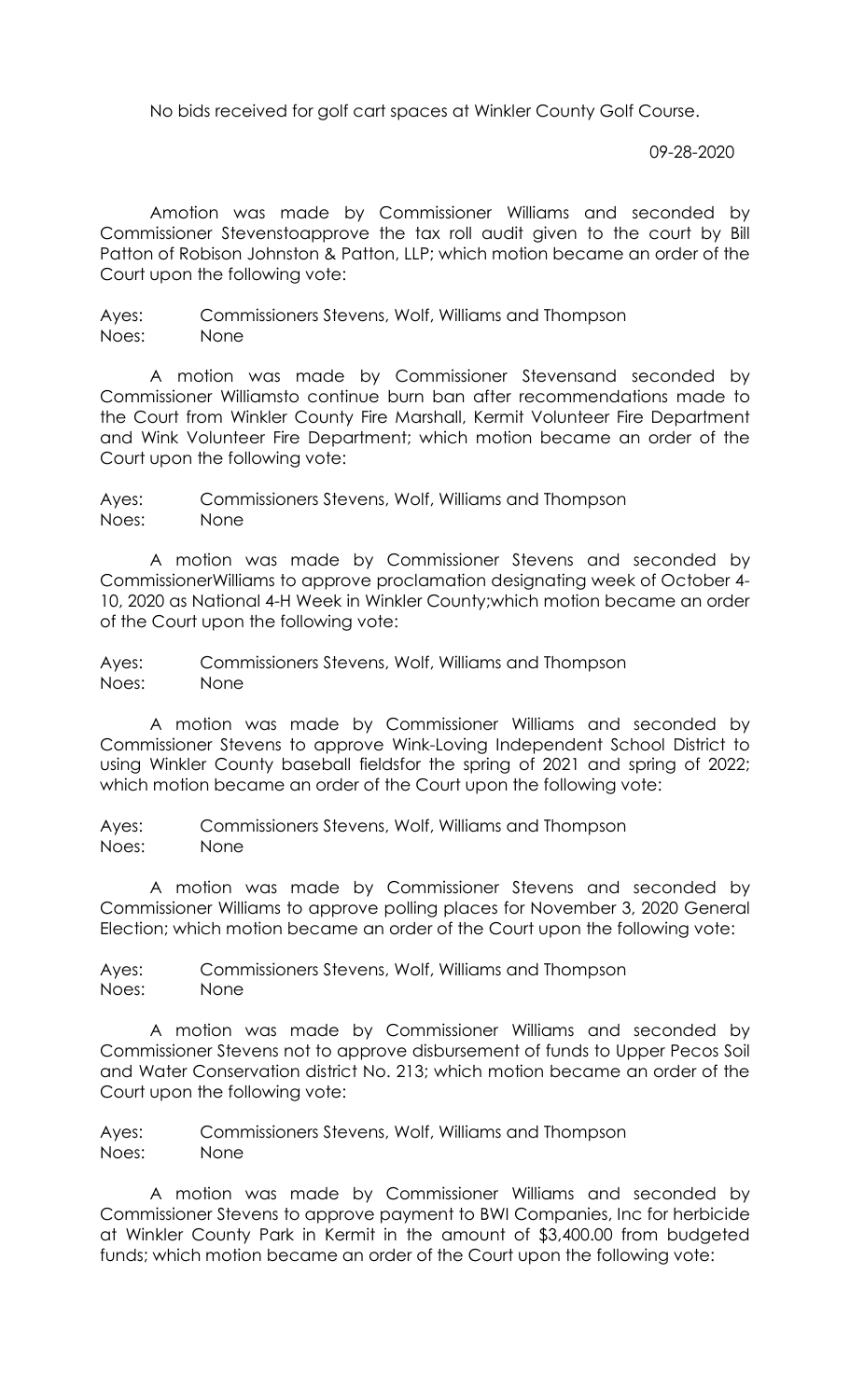Ayes: Commissioners Stevens, Wolf, Williams and Thompson Noes: None

09-28-2020

 A motion was made by Commissioner Thompson and seconded by Commissioner Williams to approve payment in the amount of \$1,31800 to Regional Public Defender Office/Lubbock County for the 2021 participation from legal services budgeted funds; which motion became an order of the court upon the following vote:

Ayes: Commissioners Stevens, Wolf, Williams and Thompson Noes: None

 A motion was made by Commissioner Stevens and seconded by Commissioner Williams to accept Texas "J" Regional Advisory Council 2019 EMS/Trauma Care System Funds in the amount of \$8,769.00 to Winkler County EMS; which motion became an order of the Court upon the following vote:

Ayes: Commissioners Stevens, Wolf, Williams and Thompson Noes: None

 A motion was made by CommissionerStevens and seconded by Commissioner Williams to accept Texas "J" Regional Advisory Council 2019 EMS/Trauma Care System Funds in the amount of \$6,865.00 to Winkler County EMS – Loving County; which motion became an order of the Court upon the following vote:

Ayes: Commissioners Stevens, Wolf, Williams and Thompson Noes: None

 A motion was made by Commissioner Williams and seconded by CommissionerStevens toaccept and approve asset forfeiture report of Winkler County District Attorney in accordance with Article 59.06 Code of Criminal Procedure, V.T.C.A.; which motion became an order of the Court upon the following vote:

Ayes: Commissioners Stevens, Wolf, Williams and Thompson Noes: None

 There were no Winkler County Courthouse change orders and modifications for the Court to consider at this time.

 A motion was made by Commissioner Stevens and seconded by Commissioner Williams to approve Winkler County Courthouse construction claims; which motion became an order of the Court upon the following vote:

Ayes: Commissioners Stevens, Wolf, Williams and Thompson Noes: None

 There were no Kermit Community Center change orders and modifications for the Court to consider at this time.

 A motion was made by Commissioner Thompson and seconded by Commissioner Williams to approve Kermit Community Center construction claims; which motion became an order of the Court upon the following vote: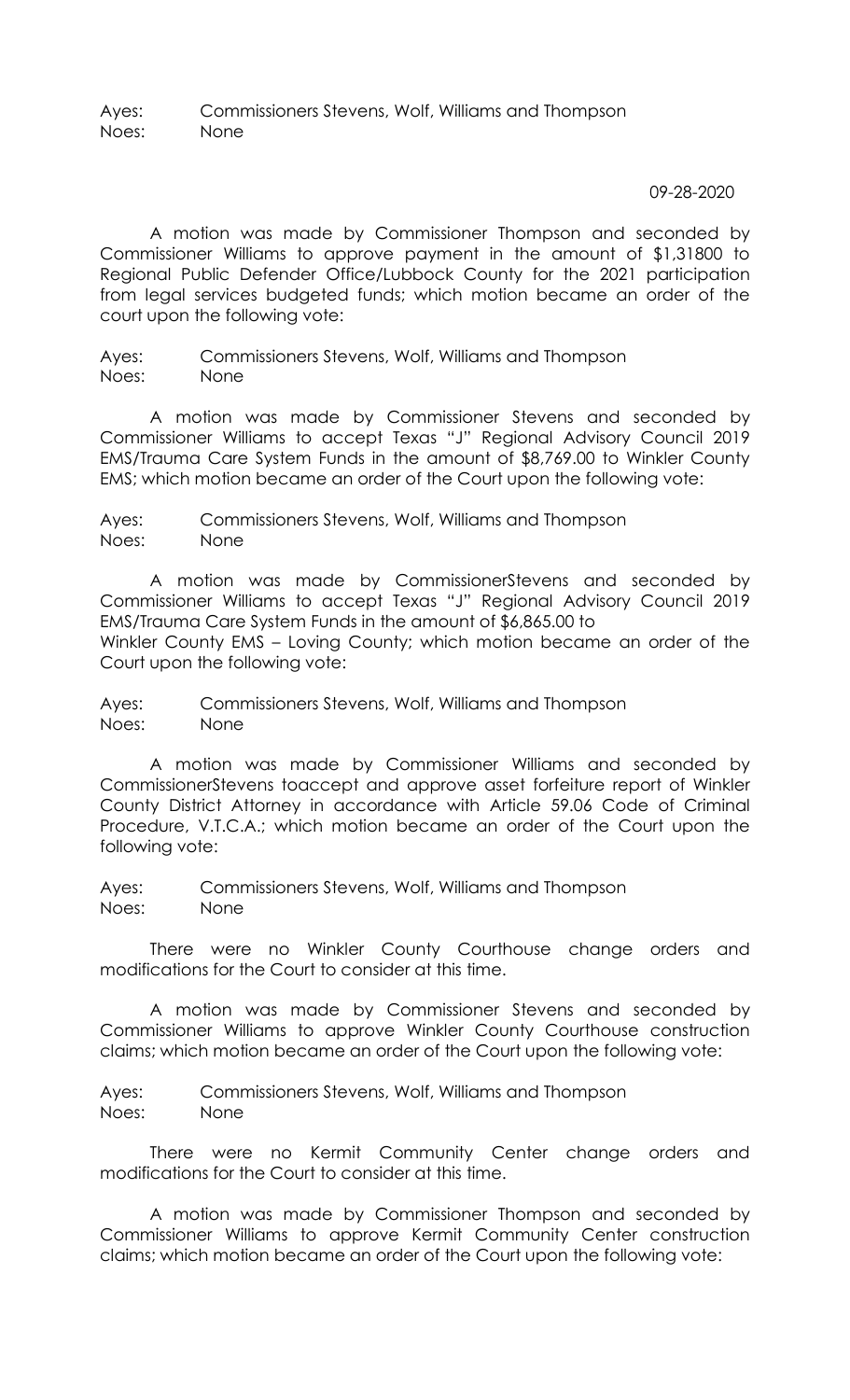Ayes: Commissioners Stevens, Wolf, Williams and Thompson Noes: None

 A motion was made by Commissioner Stevens and seconded by Commissioner Williams to approve Winkler County Golf Course change orders

## 09-28-2020

and modifications; which motion became an order of the Court upon the following vote:

Ayes: Commissioners Stevens, Wolf, Williams and Thompson Noes: None

 A motion was made by Commissioner Stevens and seconded by Commissioner Williams to approve Winkler County Golf Course construction claims; which motion became an order of the Court upon the following vote:

Ayes: Commissioners Stevens, Wolf, Williams and Thompson Noes: None

 There were no Winkler County Airport change orders and modifications for the Court to consider at this time.

 There were no Winkler County Airport construction claim(s) for the Court to consider at this time.

 There were no Winkler County EMS construction claims for the Court to consider at this time.

A motion was made by Commissioner Stevensand seconded by Commissioner Williams to receive the following Monthly Reports from County Officials; which motion became an order of the court upon the following vote:

Ayes: Commissioners Stevens, Wolf, Williams and Thompson Noes: None

 A motion was made by Commissioner Williams and seconded by Commissioner Thompson toapprove line item adjustments; which motion became an order of the Court upon the following vote:

Ayes: Commissioners Stevens, Wolf, Williams and Thompson Noes: None

 A motion was made by Commissioner Williams and seconded by Commissioner Stevens to approve budget amendments; which motion became an order of the Court upon the following vote:

Ayes: Commissioners Stevens, Wolf, Williams and Thompson Noes: None

 A motion was made by Commissioner Williams and seconded by Commissioner Stevens to approve tax rate of .50 per 100; which motion became an order of the Court upon the following vote:

Ayes: Commissioners Stevens, Wolf, Williiams and Thompson Noes: None